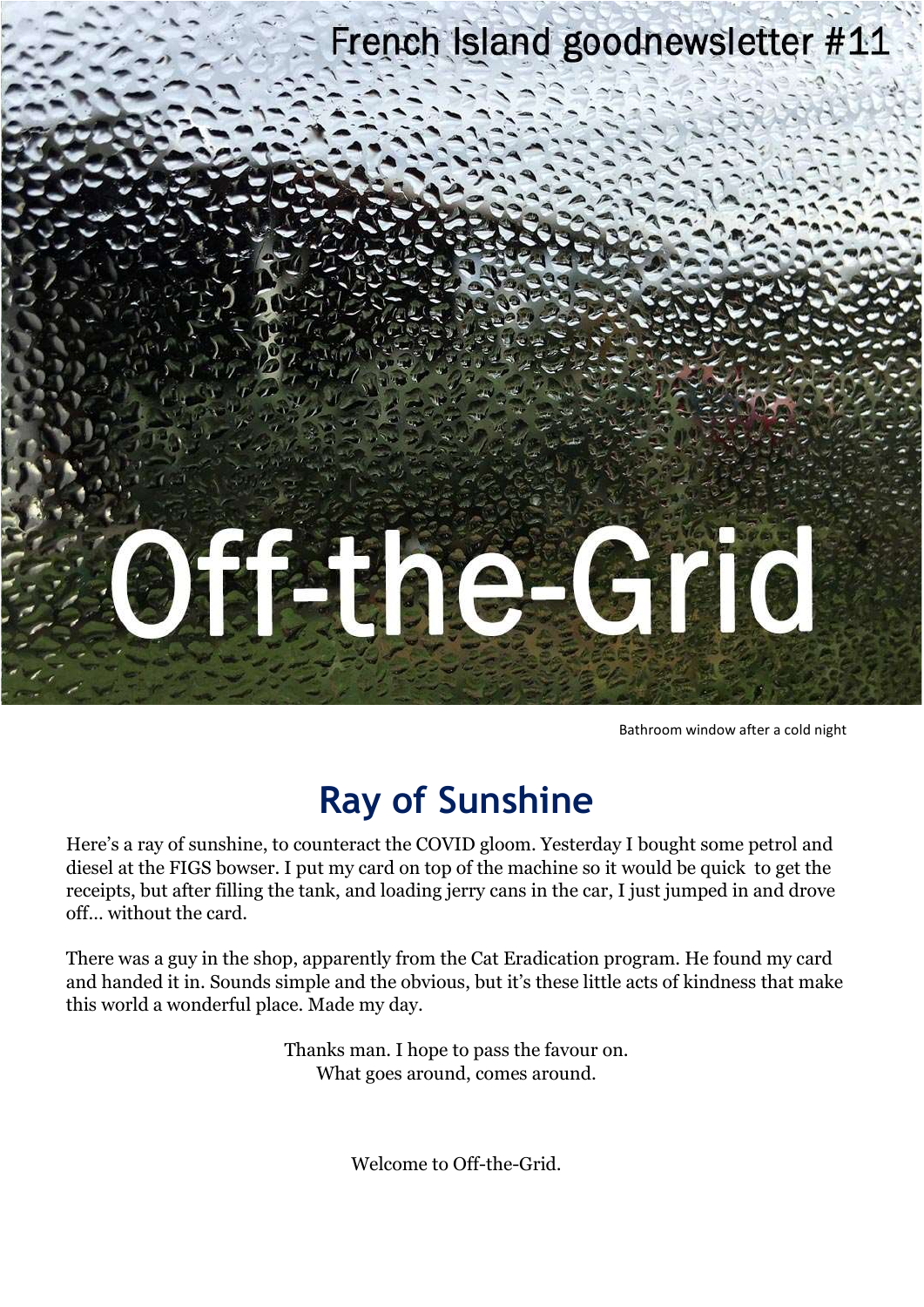## **No room for mud**

We're getting sick of all the dirt tramped into our house, on dirty boots and shoes. Our "Mudroom" isn't' so much a barrier, as a distribution centre for filth. Dirt just sits there waiting to hitch a ride into the clean zone. (And sometimes I don't take off my shoes. And there's the ducks, with all their gooey poo in strategic locations… don't get me started!)

It was with great interest that I heard about a mudroom floor solution that actually helps. It was designed and built by Dave Visser. Basically, there are three panels of removable decking (i.e. boards with gaps in between). These are set in a shallow recess, so levels match the existing floor.

The dirt falls through or is swept between the gaps. It is easy to maintain a clean mudroom, without too much tedious work… and dirt is not carried into the rest of the house. Every 3-6 months you lift the panels and clean out accumulated sand and grime. Easy!



N.B. This project is now definitely, officially on my To-Do list.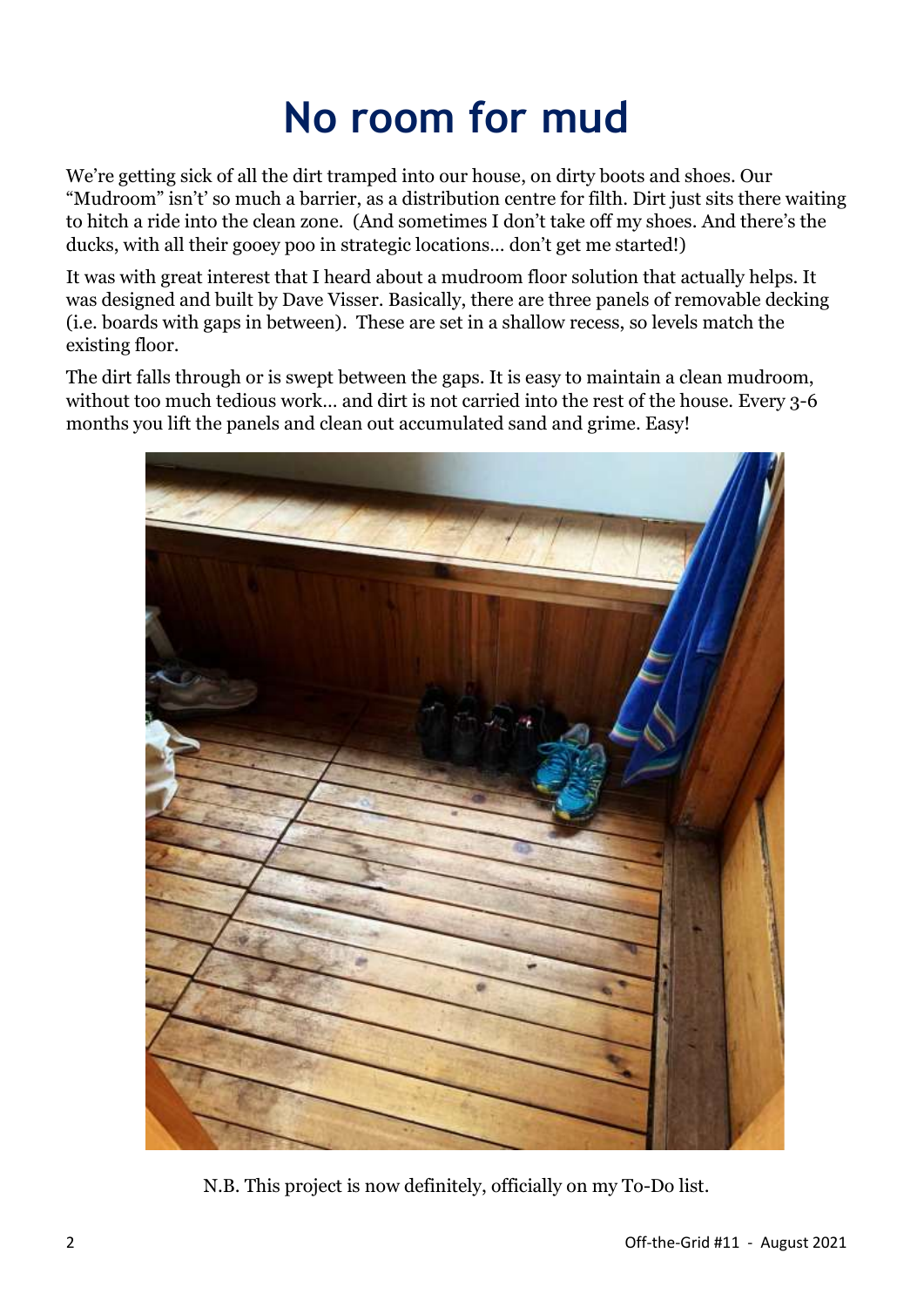# **A Hot Topic**

Living with bushfires is never going to be easy. We saw that in Oz last summer, then it played out in the northern hemisphere. And they seem to be getting worse. We've already had a fire on Mosquito Creek Road, last week. In that case it seems likely a carelessly tossed cigarette was the cause. Luckily the wind was low. Please keep your butts in the car.

French Island is fortunate, compared to many places. We are surrounded by water, without powerlines to cause sparking, and everyone keeps an eye out. The downside is our large and highly flammable National Park, where lightning strikes are a significant risk.

What can we do? Support the CFA, prepare and rehearse our fire plans, install sprinklers, have multiple escape routes available, the list goes on. To define the best approach for your property, contact our Fire Chief Keith Airs. He is willing to visit and provide guidance.



The online CFA [Survival Guide](https://www.cfa.vic.gov.au/ArticleDocuments/335/Your%20Guide%20to%20Survival%20V5.pdf.aspx?Embed=Y) is a source of much valuable information, which is clear and easy to digest. This includes simple tips to make our properties safer:

- Keep grass cut to less than 10cm
- Keep woodpiles away from the house.
- Store flammable liquids away from the house
- Prune lower branches of shrubs to separate them from surface fuels below
- Prune shrubs well away from tree branches
- Cut back overhanging branches no branches within 10m of buildings
- Remove flammable items from decks and verandas, such as boxes, furniture and doormats
- Do not have large shrubs next to or near windows
- Keep gutters clear of leaf litter
- Use pebbles or rocks as mulch, rather than flammable woodchips or pine bark.

It is also worth considering what plants you grow in the vicinity of your house. Some plants catch fire much faster than others. One test is to gather samples of different plants, put them on a fire, and watch how they behave.

For example, gum trees (eucalypts), paperbark (melaleucas), and ti-trees (leptospermum) are fast burners. Species with aromatic oils, like peppermint gums can explode into flames. Black wattles may resist burning when they are young, but not when they get older and accumulate dead branches. There is a lot to consider.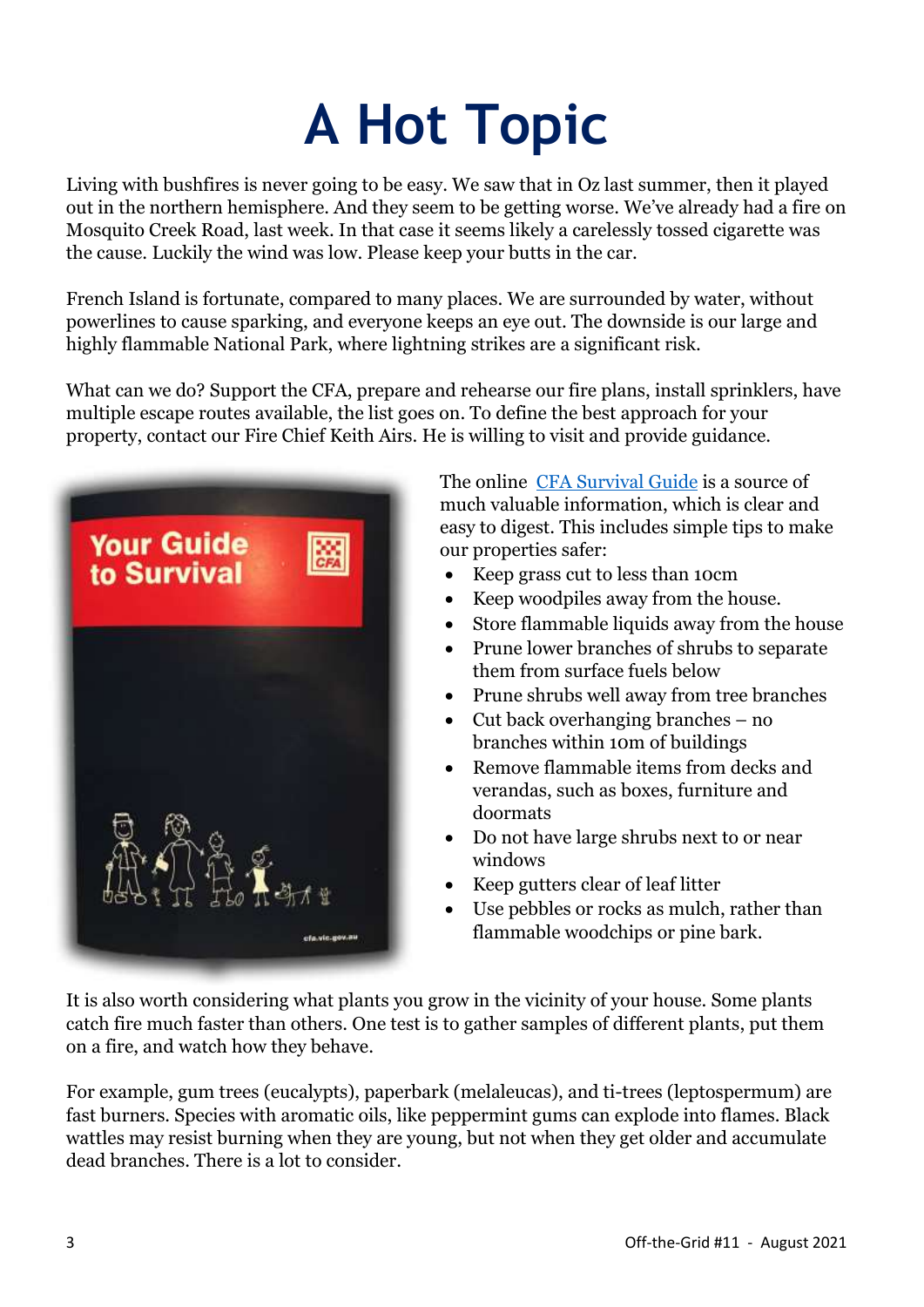

Saltbush (atriplex cinerea)

Here's a range of indigenous island plants (many available from Landcare), which are said to have some "fire resistant" qualities. Of course, everything will burn on an extreme fire day, but these may help reduce the impact of ember attack and approaching fire in milder circumstances:

- Black Anther Flax Lily (Dianella revoluta)
- Boobiala (Myoporum insulare)
- Coast Banksia (Banksia integrifolia)
- Hakeas (Hakea various)
- Hop Goodenia (Goodenia ovata)
- Kangaroo Apple (Solanum aviculare)
- Native Violet (Viola hederacea)
- Paroo Lily (Dianella caerula)
- Pigface (Carpobrotus)
- Wooly Pomaderris (Pomaderris lanigerum)
- Saltbush (Atriplex cinerea)
- Seaberry Salt Bush (Rhagodia candolleana)
- Snowy Daisy Bush (Oleria lirata)
- Spiny Headed Rush Mat (Lomandria longifolia)
- Sticky Hop Bush (Dodonaea viscosa)
- Sheoaks (Allocasuarina various)
- Wonga Vine (Pandorea pandorana)

Whatever you do, stay safe this summer. Remember on an extreme fire day, the best advice is stay informed of conditions and be ready to evacuate if necessary.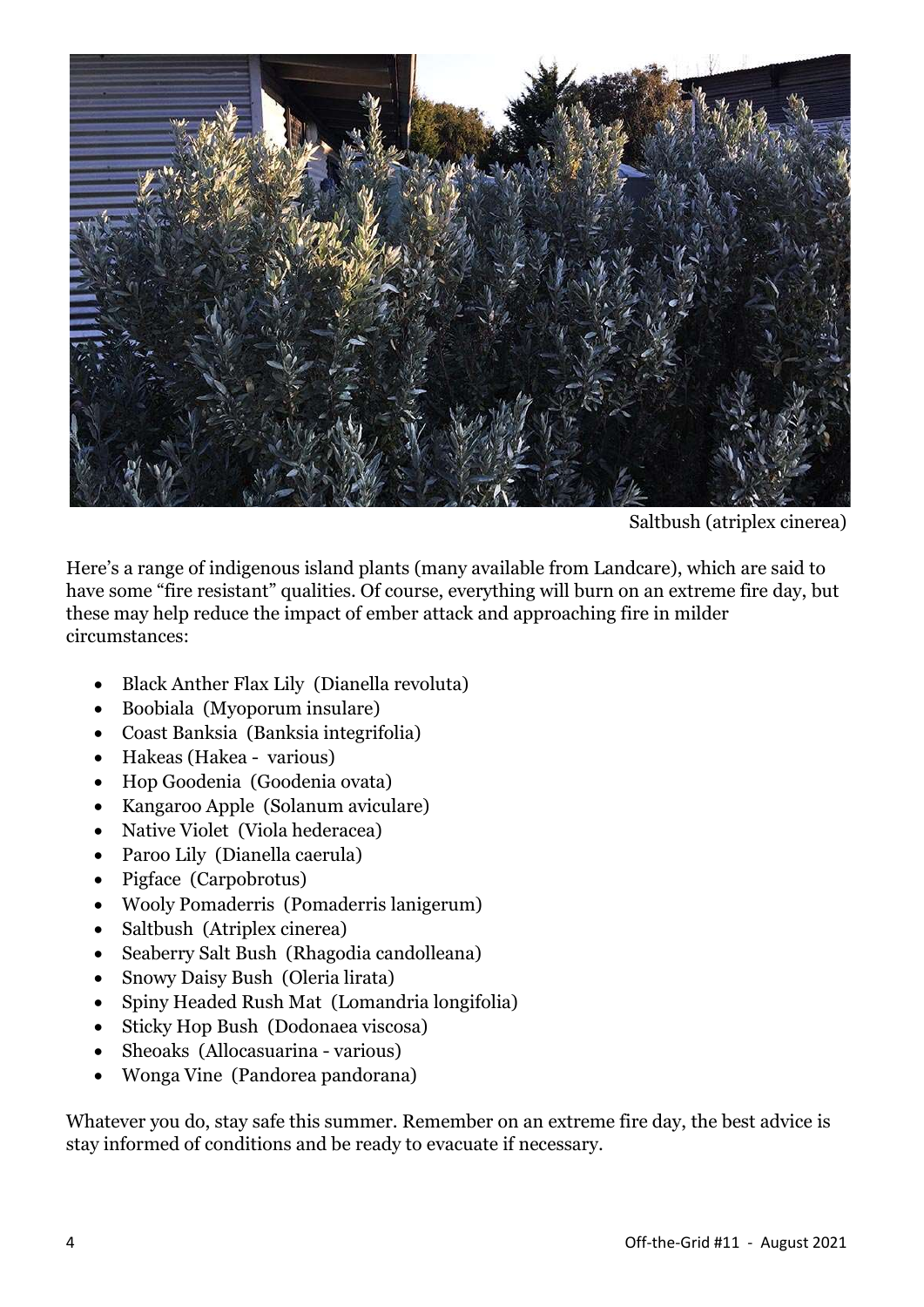#### **Flexi-time Driving**

Flexi-time is the way of life On this Isle of mine. We rarely watch the clock Unless our boat is due - Check the time And get a shock to Race out the door, Hoping no farmer to meet Driving his cattle Down unmade "street" Causing much delay As they bolt the other way.

Times when no boat is due, There is no road rage As found in city streets This day and age. By chance we meet That busy worker Whose phone rarely replies As he works long days Under sweeping skies. We stop in the "street" To communicate all we need to say Even though going our opposite way. Drivers three and four Blockade the way and stop To have their say, And part, wreathed in smiles We continue our country mile.



Paula Seymour 10.4.21